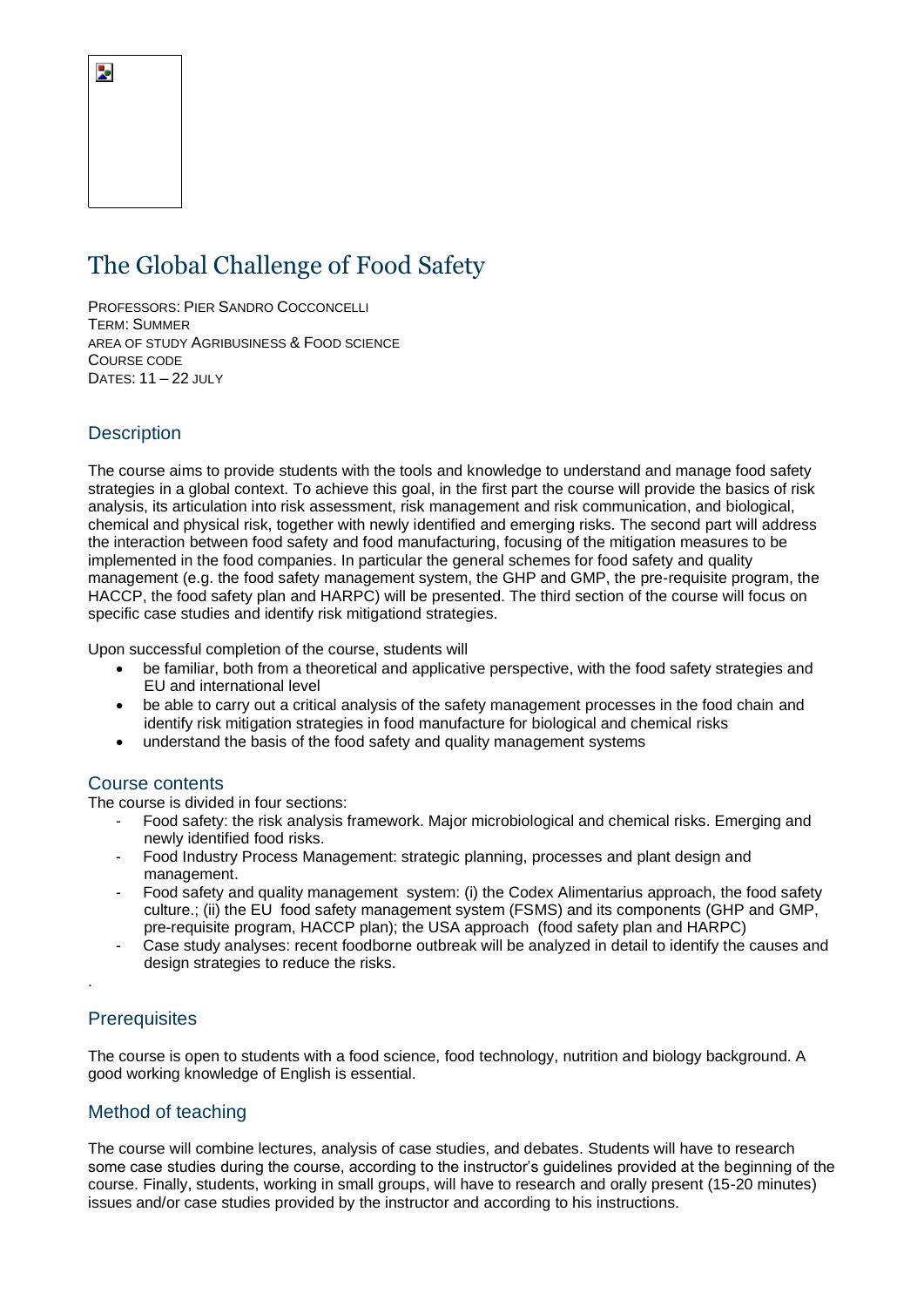

## Course requirements

- a. Students are expected to actively take part in debate;
- b. Before each class, students are expected to have read the compulsory readings (and are strongly advised to read the recommended readings);
- c. Students are expected to research some case studies according to the instructor's guidelines;
- d. Students are required to research and orally present one of the topics provided by the instructor;
- e. Students will have to take a final exam.

## **Credits**

6 ECTS

## Grading

| Class participation | <b>20%</b> |
|---------------------|------------|
| Case studies        | 25%        |
| Presentation        | 25%        |
| Final written exam  | 30%        |

## Course readings and materials

All course readings and materials will be available on the course Blackboard page, in the Materials section, or can be accessed through the links provided.

## Rules of conduct

Attendance: Attendance is mandatory and no absence/s will be excused. Please consider that Field Trips are consider equal to regular classes and indeed you are expected to attend the visits. Unexcused absences will not be accepted. An excused absence will only be granted if you are seriously ill and can support your claim with a local doctor's certificate dated the day you missed class (therefore you must go to the doctor that same day) that has to be delivered to the Professor or to UCSC International Office. Any other absence will not be excused and will result in not being admitted to the final exam, which corresponds to a 0 (zero) in the final exam.

Exam Date: The exam date cannot be re-scheduled. Should the dates of the final exams be moved for force major reasons, UCSC International Office and the Professor will promptly inform you in class and/or via email on the new date agreed. Unexcused absences to the exams will result in a failing grade in the course. In cases of unforeseeable circumstances such as illness or injury on the day of the exams, you must submit a medical certificate and communicate your absence to the Professor and UCSC International Office via email prior to the exam. If the student does not justify his/her absence through sufficient documentation and with adequate notice before the final test, you will receive an automatic Failed. Absences for other unforeseeable circumstances will not be accepted and will result in a failing grade.

Bio of the instructor: Pier Sandro Cocconcelli is Professor of Food Microbiology and Emerging Food Risks at the Università Cattolica del Sacro Cuore and he is Pro-Rector for internationalization of the same university. He is director of TROFIC (the Transdisciplinary Research on Food Issues Center) of the Università Cattolica, a center focusing on transdisciplinary research on food merging competences from different disciplines: Food Science and Technology, Agriculture, Food Risk Analysis, Nutrition, Consumer Perception, Food Law,